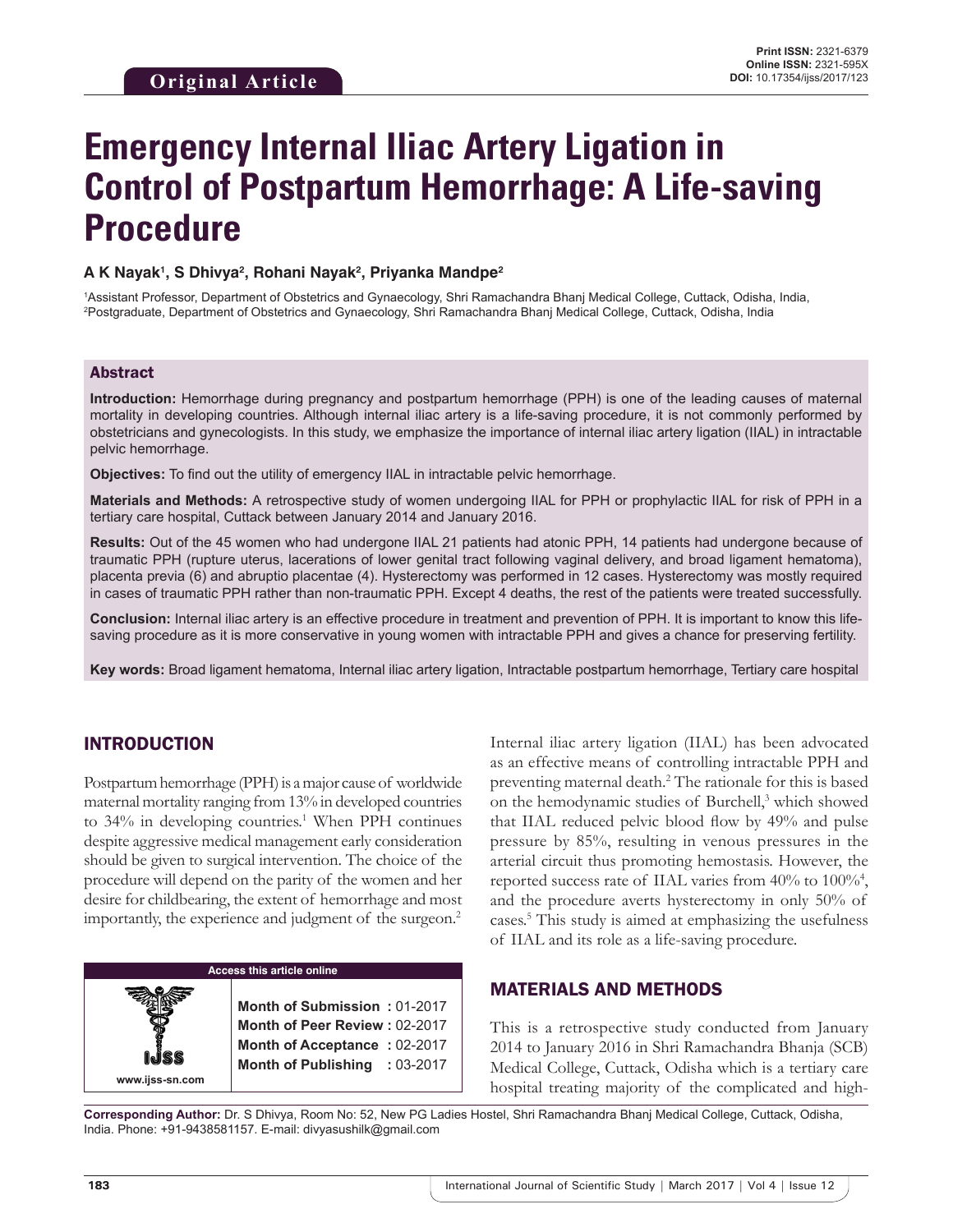risk obstetrical cases. During the study period of 2 years, 45 cases of IIAL were done. Maximum cases were that of atonic PPH  $(n = 21)$ . The women who had atonic PPH during delivery either vaginally or during cesarean section were treated sequentially with uterine massage, oxytocin infusions, injection 0.2 mg IV methergine repeated every 15 min till a maximum of 5 doses (total 1.0 mg), injection carboprost 0.25 mg IM repeated every 15 min till a maximum dose of 2.0 mg and administering tablet misoprostol up to 1000 µg per rectally. When still not controlled by bimanual uterine compression, compression of the aorta and uterine tamponade was tried. Meanwhile, blood transfusion is arranged assessing the approximate blood loss and antibiotics are administered. Then uterine tamponade was tried with Foley's catheter. When the blood loss was still not controlled, and the uterus remained flabby the patient was shifted to the theater for IIAL. The procedure is usually performed under general anesthesia after providing a central line.

During a cesarean section in cases of placenta previa  $(n=6)$ , prophylactic uterine artery ligation was done. However, when there is still bleeding from the placental bed even after applying pressure or hemostatic sutures in the placental bed, IIAL was done. In cases of abruptio placenta  $(n = 4)$ , all the patients had atonic PPH during cesarean section which did not respond to oxytocics, and hence IIAL was proceeded.

In cases of traumatic PPH due to rupture uterus  $(n =$ 10), colporrhexis  $(n = 2)$ , and broad ligament hematoma  $(n = 2)$ , IIAL was done to salvage the uterus and as a lifesaving measure.

The procedure is usually done under general anesthesia, and the abdomen is opened by midline infraumbilical incision in high risk cases and pfannenstiel incision in cesarean section. The uterus was eventrated and bowels were packed. Transperitoneal approach was used for IIAL. A vertical incision on the peritoneum is made, and the retroperitoneal space is entered bluntly with finger dissection in such a way that the ureter remains attached to the medial fold of peritoneum and away from the vessels. The internal iliac artery is traced downward. Then, the fascia over the artery is dissected. A right-angled clamp is passed from lateral to medial about 3-4 cm away from the division beneath the internal iliac artery with delayed absorbable sutures. The first suture is placed below the origin of the posterior branch of internal iliac artery. A second suture is placed below the first to avoid post-operative recanalization. The femoral artery is palpated for pulsations, and perfect hemostasis is secured. An intraperitoneal drain is given. If the bleeding is still not controlled decision for hysterectomy is taken. Repair of the rupture, colporrhexis and vaginal lacerations are done following IIAL.

#### RESULTS

About 45 cases of IIAL were done over a period of 2 years in SCB Medical College, Cuttack. Nearly 71.1% (*n* = 32) of the cases were referred from other hospitals. Atonic PPH was the most common indication for IIAL (46.6%), followed by traumatic PPH (31.1%), then placenta previa and abruptio placenta (Table 1).

Out of the 14 cases with traumatic PPH, 10 women had rupture uterus. IIAL was performed after assessing the stability of the patient and whether the rupture can be repaired. Hysterectomy was done in 7 women, and the repair of the uterus was done in remaining 3 women. However, performing IIAL helped reducing the amount of blood lost. With experienced surgeon, the time required for IIAL does not exceed 5-7 min after opening the abdomen. 2 women had colporrhexis and vaginal lacerations which were repaired after controlling the bleeding by IIAL. IIAL was done even after hysterectomy, and uterine repair in cases of broad ligament hematoma as the bleeding vessel had retracted into the hematoma.

Hysterectomy was done in 4 women who had atonic PPH. None of the women required relaparotomy after the initial procedure. Out of the 45 women for whom IIAL was done 12 women underwent hysterectomy, so the uterine salvage rate was 73.4%. Among 10 cases of rupture uterus, hysterectomy was performed in 7 cases giving a uterine salvage rate of 30% (Table 2). Prophylactic IIAL was done

| <b>Table 1: Indications for IIAL</b> |                                       |  |  |  |
|--------------------------------------|---------------------------------------|--|--|--|
| <b>Indication</b>                    | Number of women undergone IIAL<br>(%) |  |  |  |
| Uterine atony                        | 21(46.6)                              |  |  |  |
| Placenta previa                      | 6(13.3)                               |  |  |  |
| Abruptio placenta                    | 4(8.8)                                |  |  |  |
| Rupture uterus                       | 10(22.2)                              |  |  |  |
| Lower genital tract injury           | 2(4.4)                                |  |  |  |
| Broad ligament hematoma              | 2(4.4)                                |  |  |  |
| Total                                | 45 (100)                              |  |  |  |

IIAL: Internal iliac artery ligation

| Table 2: Uterine salvage rate and hysterectomy in |  |
|---------------------------------------------------|--|
| women undergoing IIAL                             |  |

| <b>Indication</b>             | <b>Number</b><br>of women | <b>Hysterectomy</b><br>done $(\%)$ | <b>Uterine salvage</b><br>rate $(\%)$ |
|-------------------------------|---------------------------|------------------------------------|---------------------------------------|
| Uterine atony                 | 21                        | 3(14.2)                            | 85.8                                  |
| Rupture uterus                | 10                        | 7(70)                              | 30                                    |
| Placenta previa               | 6                         | $\mathbf{I}$                       | 100                                   |
| Abruptio placenta             | 4                         | 1(25)                              | 75                                    |
| Lower genital<br>tract injury | 2                         |                                    | 100                                   |
| Broad ligament<br>hematoma    | 2                         | 1(50)                              | 50                                    |
| Total                         | 45                        | 12(26.6)                           | 73.4                                  |

IIAL: Internal iliac artery ligation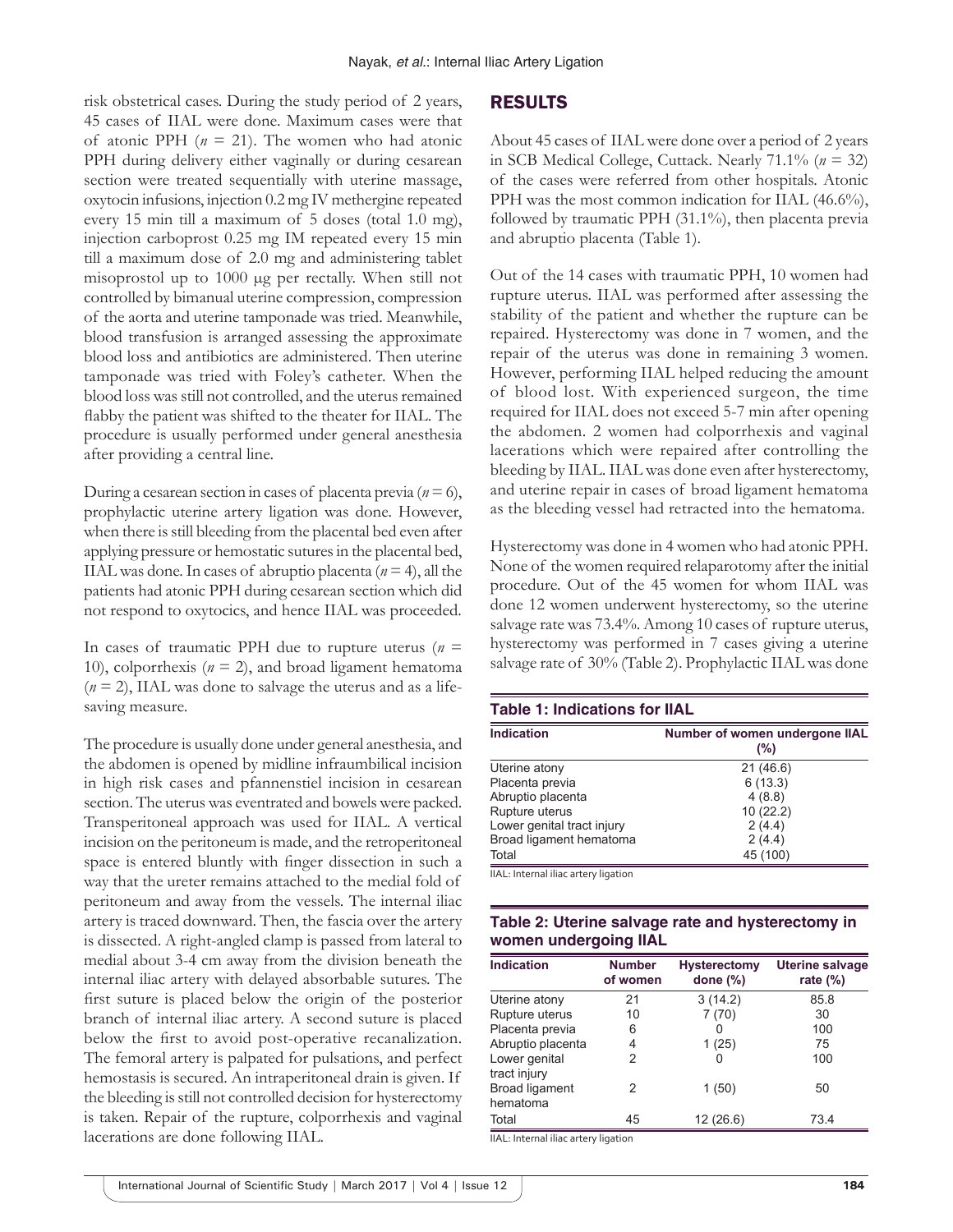in 16 cases where none of the women needed hysterectomy. 31 women with non-traumatic PPH who underwent IIAL had a uterine salvage rate of 87.09% where hysterectomy was performed in 4 women.

Complications like injury to external iliac vein or internal iliac vein did not occur intraoperatively. Bladder atony or ischemia of the gluteal muscles did not occur in any of the cases followed up to a 6 weeks post-operative period. There were four deaths of which one died because of HELLP syndrome on post-operative day six and three because of hepatorenal dysfunction and sepsis.

## **DISCUSSION**

Bilateral IIAL is a life-saving method which every pelvic surgeon should know to control obstetrical hemorrhage to salvage the uterus. Ligation of internal iliac artery was first performed by Sir Kelly in 1893 in control of hemorrhage during hysterectomy for uterine carcinoma.<sup>6</sup> The procedure was later introduced by Mengert *et al*. 7 in 1969 and extensively investigated by Burchell<sup>3</sup> in 1968. Pelvis is highly vascular during pregnancy. Obstetric hemorrhage management poses a real threat to the managing obstetrician. Problems like poor exposure/ tissue friability/retraction of vessels may be encountered in isolation and ligation of bleeding vessels during the management of PPH or operative hemorrhage. This leads to failure of the conventional methods to control hemorrhage. Hence bilateral/unilateral IIAL may be the procedure of choice.<sup>8</sup>

Uterine artery ligation is a promising technique in the management of PPH as occlusion of uterine artery reduces 90% of the blood flow. It is useful in uterine atony but in uterine trauma, when the avulsed uterine artery retracts into the broad ligament forming hematoma, it is difficult to do the uterine artery ligation and salvage the uterus. IIAL in such situations is helpful as the pressure and flow of circulation decrease distal to the ligation and readily enabling one to locate the bleeder and ligate it securely. Similarly, in cases of deep forniceal tears and hematomas, uterine artery ligation or even hysterectomy does not stop the hemorrhage. In such cases, blood loss could be arrested after IIAL as vaginal artery is a direct branch of anterior division of internal iliac artery.<sup>2</sup>

In complete placenta previa, the placental site receives a significant proportion of its arterial supply from descending cervical and vaginal arteries. These arteries continue to perfuse the lower segment even after uterine artery ligation, which fails to control hemorrhage.<sup>9</sup> In these circumstances, IIAL is more effective by diminishing blood flow in the uterine, cervical, and vaginal vessels. This technique of stepwise devascularization of uterus which includes bilateral uterine and ovarian artery ligation is effective in decreasing the blood loss, but uterine ischemia followed by synechiae formation, premature ovarian failure, and secondary amenorrhea has been reported subsequent to this procedure.<sup>10</sup>

Angiographically directed arterial embolization has also been reported to be very effective in controlling hemorrhage, but this modern facility is not available in most of our country. We were able to control the hemorrhage in all 45 cases. However, even when the uterus is preserved, ligation of these arteries does not hamper future reproductive function.<sup>11</sup> Wagaarachchi and Fernando observed future pregnancy in 50% of the cases following bilateral ligation of internal iliac artery.<sup>12</sup>

In this study, we have analyzed 45 cases of IIAL over a period of 2 years with a uterine salvage rate of 73.4%. Bangal *et al.* had done an analysis of 54 cases over a period of 15 years in a tertiary care center, Loni.13 Mukherjee *et al.* performed 36 cases of IIAL with a success rate of 83.3% in 6 years.14 Joshi *et al*. did a study on 110 women who had undergone bilateral IIAL over a period of 13 years with a uterine salvage rate of 60.7%.<sup>2</sup>

## **CONCLUSION**

Bilateral IIAL is an effective, safe and fast method to control obstetrical hemorrhage. With proper training and experience the procedure hardly takes 5-7 min and it is an efficient technique for uterine salvage. Hence, exposure to this technique is a must for all pelvic surgeons in the coming days.

## REFERENCES

- 1. Khan KS, Wojdyla D, Say L, Gülmezoglu AM, Van Look PF. WHO analysis of causes of maternal death: A systematic review. Lancet 2006;367:1066-74.
- 2. Joshi VM, Otiv SR, Majumder R, Nikam YA, Shrivastava M. Internal iliac artery ligation for arresting postpartum haemorrhage. BJOG 2007;114:356-61.
- 3. Burchell RC. Physiology of internal iliac artery ligation. J Obstet Gynaecol Br Commonw 1968;75:642-51.
- 4. Vedantham S, Goodwin SC, McLucas B, Mohr G. Uterine artery embolization: An underused method of controlling pelvic hemorrhage. Am J Obstet Gynecol 1997;176:938-48.
- 5. Gilstrap LC 3rd, Ramin SM. Postpartum hemorrhage. Clin Obstet Gynecol 1994;37:824-30.
- 6. Kelly HA. Ligation of both internal iliac arteries for hemorrhage in hysterectomy for carcinoma uterus. Bull Johns Hopkins Hosp 1893;5:53.
- 7. Mengert WF, Burchell RC, Blumstein RW, Daskal JL. Pregnancy after bilateral ligation of the internal iliac and ovarian arteries. Obstet Gynecol 1969;34:664-6.